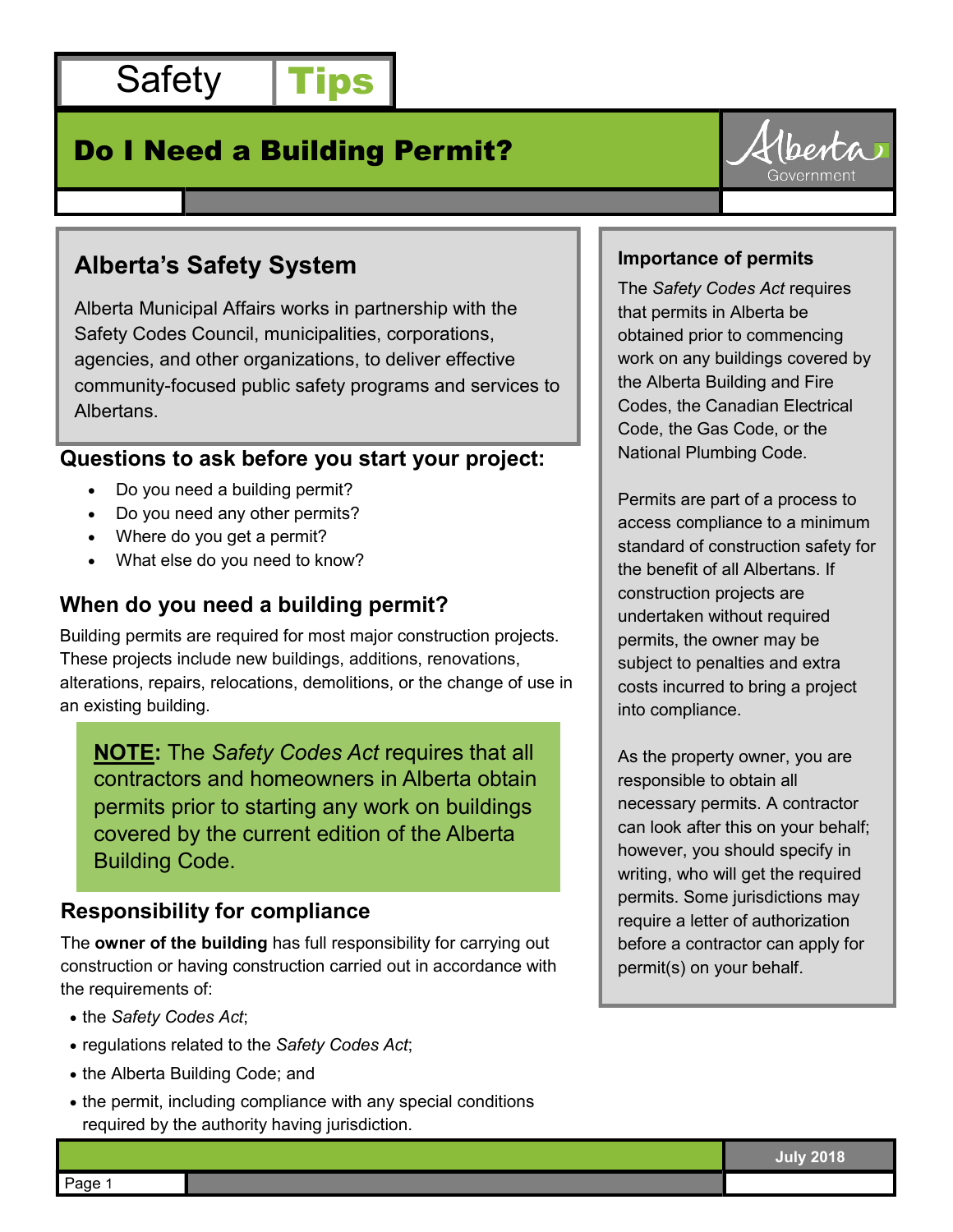Safety | Tips

# Do I Need a Building Permit?



**NOTE:** The issuance of a permit or inspections performed by the local authority do not relieve the owner from full responsibility for any of the construction.

# **Other kinds of permits**

Depending on the nature and scope of your project, you may also require one or more of the following permits:

- electrical
- plumbing
- gas permit
- private sewage systems
- heating and ventilation

**Development permits** allow for a specific type of development and ensure the local zoning and development bylaws are met. Check with your municipality to see if a development permit is required for your proposed project. Where applicable, a copy of the approved development permit should be provided with your building permit application.

# **Required plans information**

Before starting any construction, you must submit plans with your building permit application to your municipality or permit provider. The plans may include any combination or all of the following:

- site plan
- foundation (basement) plan
- floor plans
- elevations
- cross-section

### **Benefits of getting a permit**

When you get a permit, certified safety codes officers (inspectors) will:

- give you expert advice,
- review your plans to find any potential problems,
- inspect your project, and
- make sure your project meets the Alberta Building Code.

Making changes at the planning stage can save you money, rather than making costly corrections after construction. Certified safety codes officers will give you an inspection report(s) and follow-up on deficiencies to make sure your project is safe and in compliance.

### **Where do you get a permit?**

Permits are available through municipalities that administer the *Safety Codes Act* and through agencies that provide inspection services on behalf of municipalities or the province. If you don't know whether your municipality issues permits, contact the Alberta Safety Codes Authority (ASCA) at 1-888-413-0099 or visit safetycodes.ab.ca/ASCA.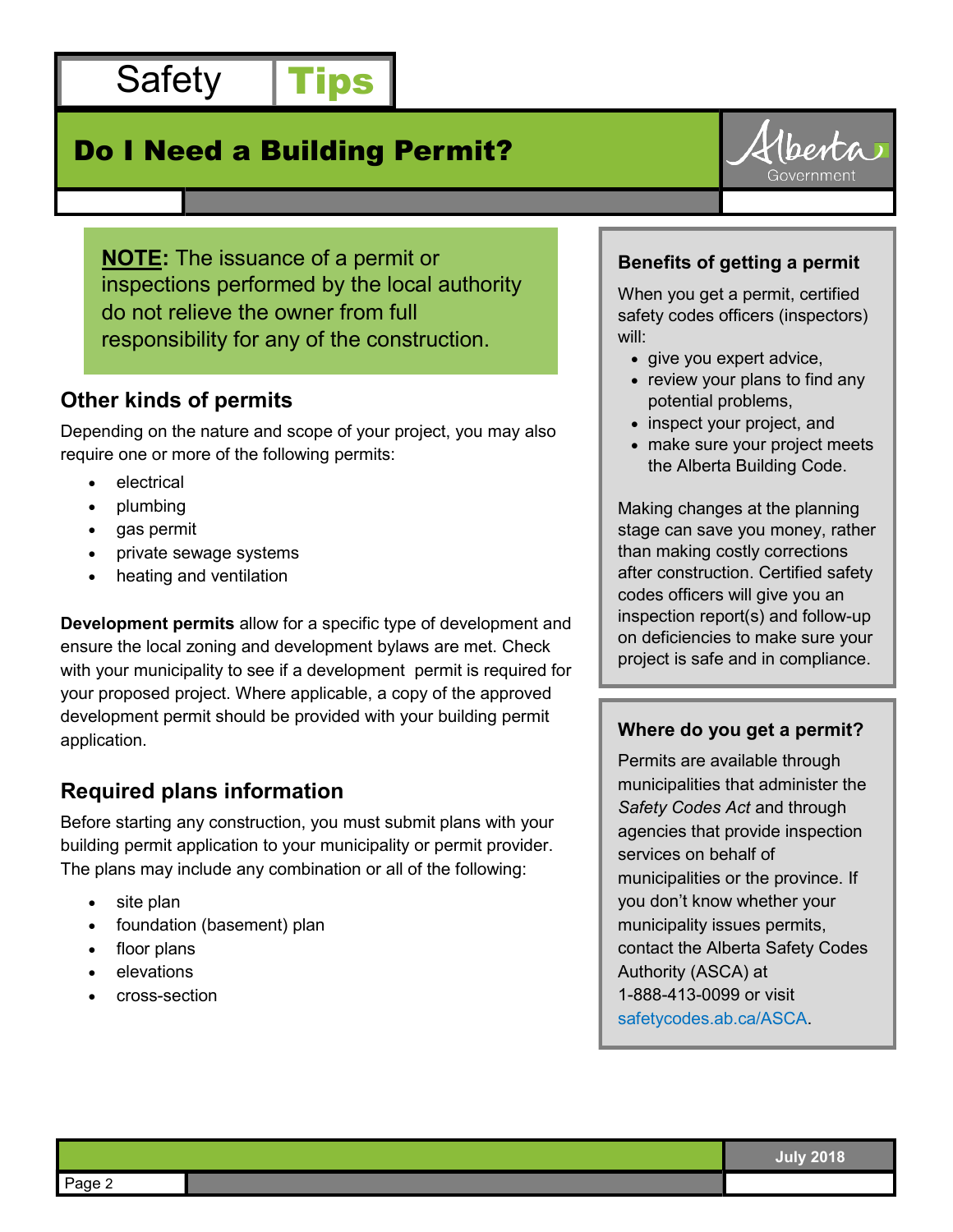

# Do I Need a Building Permit?



# **Applying for a building permit**

When applying for a building permit, you must submit the following information to your local authority:

- details of the project or occupancy to be covered by the permit.
- details of the land on which the project will be located, including a description that will easily identify and locate the building lot.
- plans, specifications and other documents showing, in detail, the proposed occupancy of all parts of the building.
- state the value of the proposed project.
- state the names, addresses and phone numbers of the project owner, designer and contractor.

## **Design Professionals**

If the details are outside the scope of the Alberta Building Code, you may need the help of a professional to finish the structural design.

**NOTE:** The owner is responsible to ensure professionals are used where they are required by the code or by the local authority.

If the requirement for a professional is not clear, you must contact your local authority to get clarification.

#### **Applying for a building permit**

When applying for a building permit, you must submit the following information to your local authority:

- details of the project or occupancy to be covered by the permit.
- details of the land on which the project will be located, including a description that will easily identify and locate the building lot.
- plans, specifications and other documents showing, in detail, the proposed occupancy of all parts of the building, state the value of the proposed project.
- state the names, addresses and phone numbers of the project owner, designer and contractor.

#### **Hire qualified tradespeople**

Specific trades such as electricians, plumbers and gasfitters must be certified to work in Alberta. To find out if the tradespeople you are hiring need to be certified in Alberta or to verify an individual's status, you may contact *The Apprenticeship and Industry Training* office by calling 310-0000.